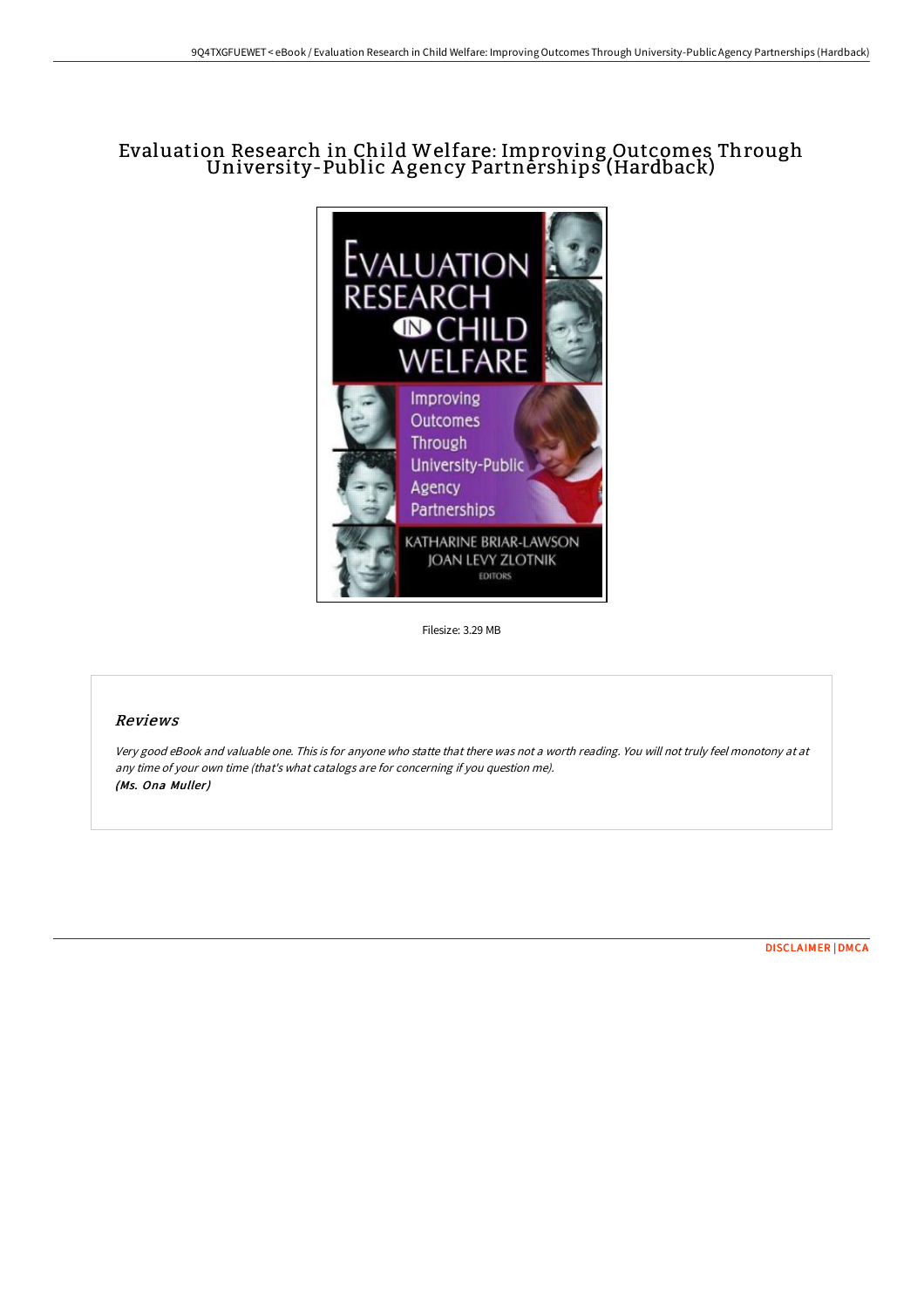## EVALUATION RESEARCH IN CHILD WELFARE: IMPROVING OUTCOMES THROUGH UNIVERSITY-PUBLIC AGENCY PARTNERSHIPS (HARDBACK)



Taylor Francis Inc, United States, 2003. Hardback. Condition: New. Language: English . Brand New Book. Since the 1980s, child welfare agencies and social work programs in more than 40 states have come together to address recruitment and retention issues by preparing social work students for child welfare practice--and to enhance the delivery of child welfare services. This book documents the outcomes of these partnerships to help you assess their value and sustainability! Evaluation Research in Child Welfare: Improving Outcomes Through University-Public Agency Partnerships is a critical examination of the diverse outcomes--and strategies for assessing them--of university/public child welfare agency partnerships designed to prepare social work students for public child welfare practice. This informative book addresses outcomes of these specialized training eForts which were supported by federal Title IV-E and Title IV-B Section 426 funds. Special attention is paid to programs addressing diversity and cultural competence through staF development. The book follows the process of tracking the career paths of students in several states (large and small, rural and urban), as well as cross-state collaborations that include university, agency, consumer, and student partnerships. From the Editors: Rising drug problems such as crack and cocaine addiction, along with co-occurring challenges such as poverty, domestic violence, and mental health issues, have helped to reinforce the need to have the most effective services delivered by the most well-prepared staff. Moreover, such challenges compel the most relevant, scientifically based approaches, requiring a closer connection of public child welfare systems to social work education programs and related academic disciplines. The articles featured in this book serve as progress markers for this re-professionalization initiative. They constitute snapshots of some of the current progress in workforce development, including social work based education, training, and capacity building in public child welfare. They also reflect social work/public child welfare partnerships...

**Read Evaluation Research in Child Welfare: Improving Outcomes Through University-Public Agency Partnerships** [\(Hardback\)](http://bookera.tech/evaluation-research-in-child-welfare-improving-o-1.html) Online

**Download PDF Evaluation Research in Child Welfare: Improving Outcomes Through University-Public Agency** Partner ships [\(Hardback\)](http://bookera.tech/evaluation-research-in-child-welfare-improving-o-1.html)